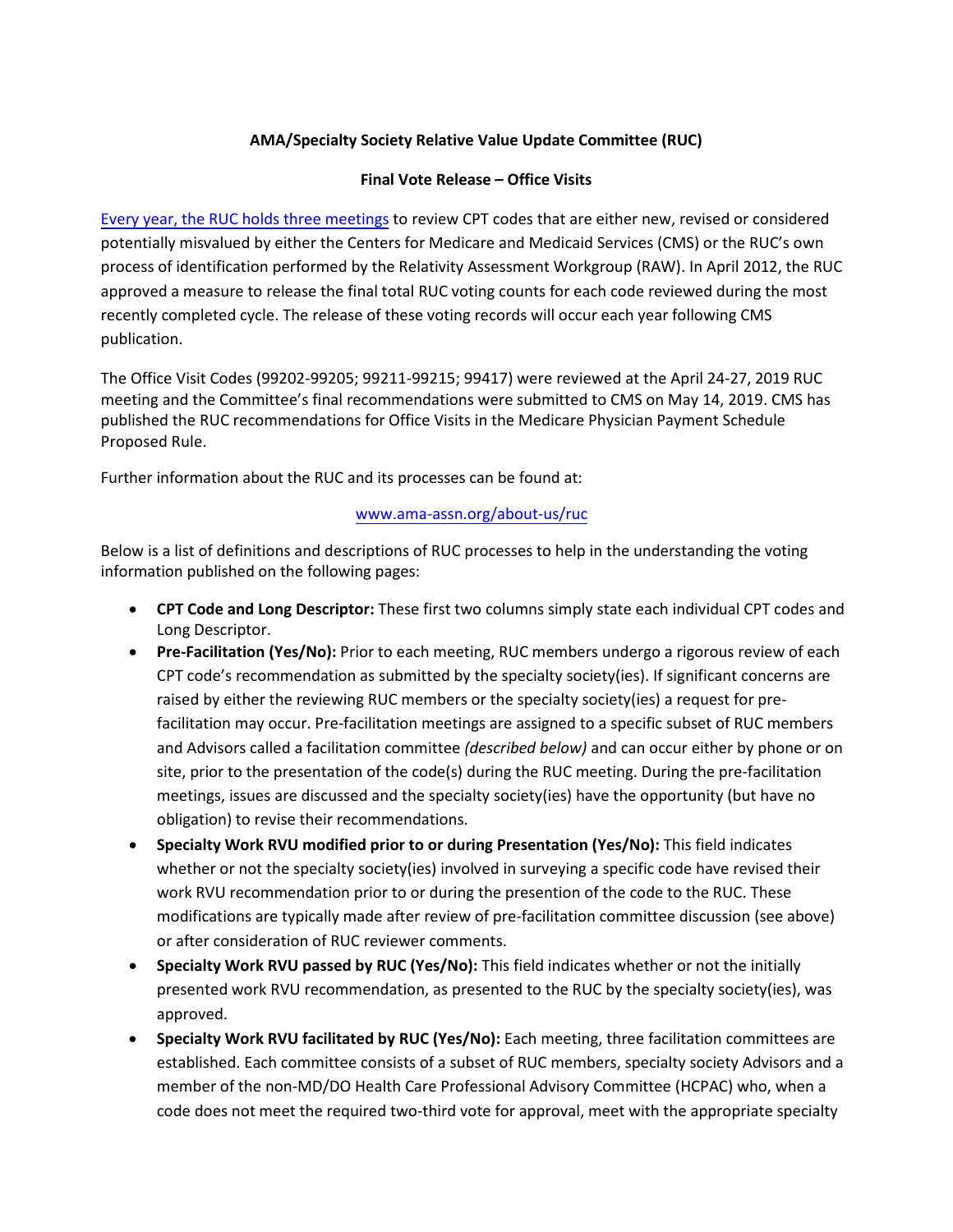society(ies) to reach consensus on a revised work RVU and direct practice expense. At the conclusion of a facilitation committee meeting, a report is written providing a rationale for the revised recommendations and the RUC again votes to either approve or disapprove these work RVU recommendations.

- **Specialty Work RVU modified by RUC process (Yes/No):** This field indicates if, for any reason, the specialty society(ies) RVU recommendations from initial submissions were modified by the RUC process. Modifications can happen for any number of reasons: 1) a pre-facilitation committee meeting could offer alternative suggestions that the specialties include; 2) comments made during the review process or at the table during the presentation of the code could result in modifications; 3) a facilitation committee meeting can reach consensus on revised work RVUs.
- **Final RUC Vote- work RVU:** This field indicates the final RUC vote total for each code. These vote totals represent the final RUC determinations on each code. CPT code RVU recommendations could have changed substantially from the original specialty societies' recommendation through any of the mechanisms laid out in the fields listed in the table and described above[. There are 28 voting](https://www.ama-assn.org/about/rvs-update-committee-ruc/composition-rvs-update-committee-ruc)  [members on the RUC.](https://www.ama-assn.org/about/rvs-update-committee-ruc/composition-rvs-update-committee-ruc) A vote total may not add up to 28 for two reasons: 1) a voting member can abstain and/or 2) a voting member may not be present at the table during the vote. The RUC requires that at least 2/3 of the member voting must approve the recommendation in order for it to be submitted to CMS. A quorum, consisting of 16 member of the RUC, must be present to conduct any business.
- **Final RUC Vote- Direct Practice Expense:** This field indicates the final RUC vote total for each code's direct practice expense inputs (clinical labor, supplies and equipment) as recommended by the Practice Expense (PE) Subcommittee. As with the work RVU recommendations, direct PE input recommendations could have changed substantially from the original specialty societies' recommendation. The PE subcommittee meets for a full day prior to the RUC proceeding and reviews specialty society submissions for direct PE inputs and makes recommendations directly to the RUC. Following each vote on work RVUs, the RUC holds a separate vote to accept the direct PE inputs as modified and/or approved by the PE Subcommittee. The same voting protocol for work RVUs apply to direct PE inputs.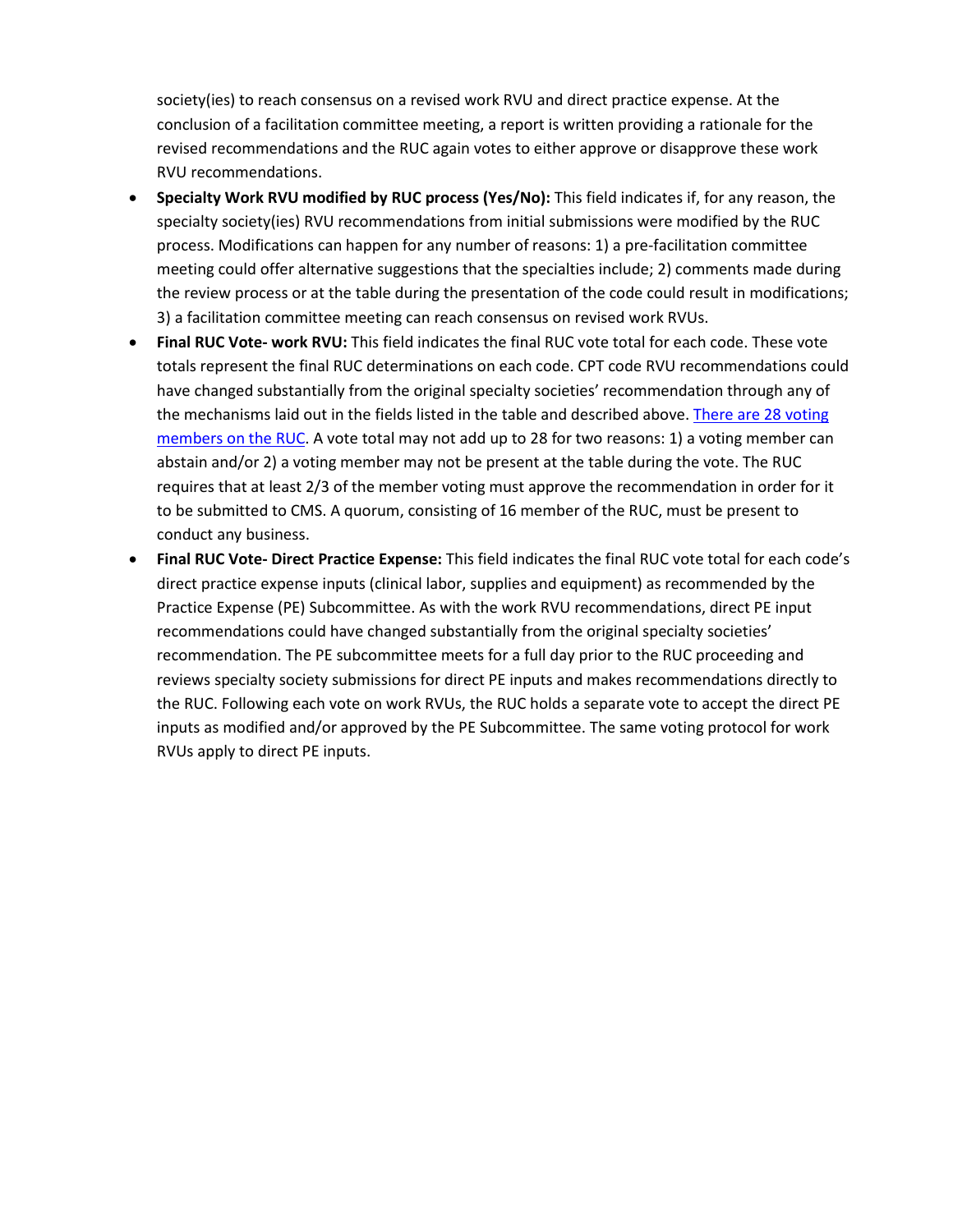# **RUC Vote Totals – Office Visits**

| <b>CPT</b><br>Code | <b>CPT Long Descriptor</b>                                                                                                                                                                                                                                                                                                           | Pre | <b>Specialty work</b><br><b>Facilitation RVU modified</b><br>prior to or<br>during<br>presentation | <b>Initially</b><br>presented<br><b>Specialty work</b><br><b>RVU passed by</b><br><b>RUC</b> | <b>Specialty</b><br>work RVU<br>facilitated by<br><b>RUC</b> | <b>Specialty</b><br>work RVU<br>modified by<br><b>RUC process Work RVU</b> | <b>Final</b><br><b>RUC</b><br>Vote: | <b>Final RUC</b><br><b>Vote: PE</b><br><b>Direct</b><br><b>Costs</b> |
|--------------------|--------------------------------------------------------------------------------------------------------------------------------------------------------------------------------------------------------------------------------------------------------------------------------------------------------------------------------------|-----|----------------------------------------------------------------------------------------------------|----------------------------------------------------------------------------------------------|--------------------------------------------------------------|----------------------------------------------------------------------------|-------------------------------------|----------------------------------------------------------------------|
| 99211              | Office or other outpatient visit for the evaluation and<br>management of an established patient, that may not<br>require the presence of a physician or other qualified<br>health care professional. Usually, the presenting<br>problem(s) are minimal.                                                                              | Yes | No                                                                                                 | Yes                                                                                          | No                                                           | No                                                                         | $27-1$                              | $27-1$                                                               |
| 99212              | Office or other outpatient visit for the evaluation and<br>management of an established patient, which requires a<br>medically appropriate history and/or examination and<br>straightforward medical decision making. When using time<br>for code selection, 10-19 minutes of total time is spent on<br>the date of the encounter.   | Yes | Yes                                                                                                | Yes                                                                                          | <b>No</b>                                                    | Yes                                                                        | $23 - 5$                            | $27-1$                                                               |
| 99213              | Office or other outpatient visit for the evaluation and<br>management of an established patient, which requires a<br>medically appropriate history and/or examination and low<br>level of medical decision making. When using time for<br>code selection, 20-29 minutes of total time is spent on the<br>date of the encounter.      | Yes | No                                                                                                 | Yes                                                                                          | No                                                           | No                                                                         | $25-3$                              | $27-1$                                                               |
| 99214              | Office or other outpatient visit for the evaluation and<br>management of an established patient, which requires a<br>medically appropriate history and/or examination and<br>moderate level of medical decision making. When using<br>time for code selection, 30-39 minutes of total time is<br>spent on the date of the encounter. | Yes | No                                                                                                 | No                                                                                           | Yes                                                          | Yes                                                                        | $25-3$                              | $27-1$                                                               |
| 99215              | Office or other outpatient visit for the evaluation and<br>management of an established patient, which requires a<br>medically appropriate history and/or examination and high<br>level of medical decision making. When using time for<br>code selection, 40-54 minutes of total time is spent on the<br>date of the encounter.     | Yes | No                                                                                                 | Yes                                                                                          | No                                                           | No                                                                         | $25-3$                              | $27-1$                                                               |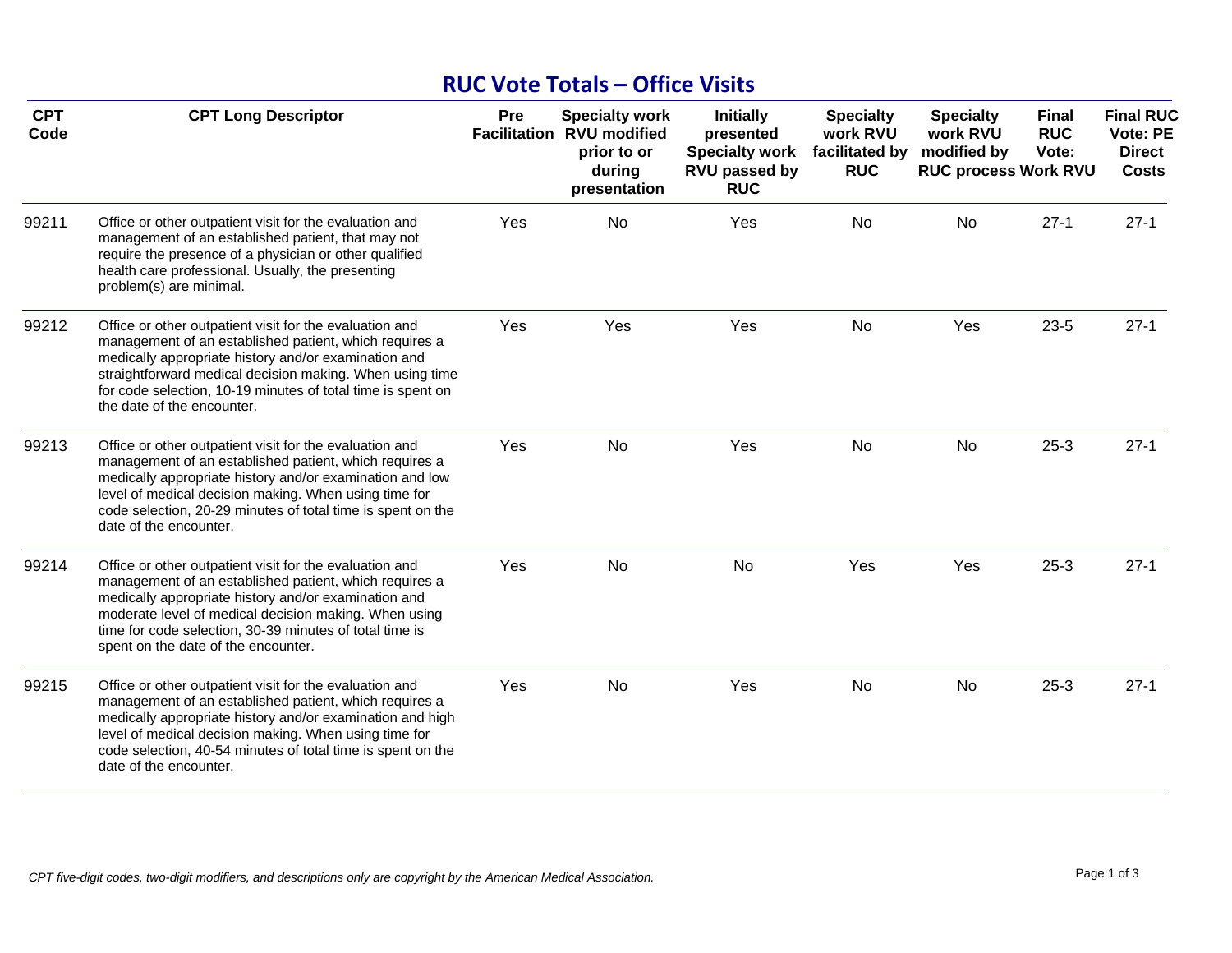## **RUC Vote Totals – Office Visits**

| <b>CPT</b><br>Code | <b>CPT Long Descriptor</b>                                                                                                                                                                                                                                                                                                                                                                                                                                | Pre | <b>Specialty work</b><br><b>Facilitation RVU modified</b><br>prior to or<br>during<br>presentation | <b>Initially</b><br>presented<br><b>Specialty work</b><br>RVU passed by<br><b>RUC</b> | <b>Specialty</b><br>work RVU<br>facilitated by<br><b>RUC</b> | <b>Specialty</b><br>work RVU<br>modified by<br><b>RUC process Work RVU</b> | <b>Final</b><br><b>RUC</b><br>Vote: | <b>Final RUC</b><br><b>Vote: PE</b><br><b>Direct</b><br><b>Costs</b> |
|--------------------|-----------------------------------------------------------------------------------------------------------------------------------------------------------------------------------------------------------------------------------------------------------------------------------------------------------------------------------------------------------------------------------------------------------------------------------------------------------|-----|----------------------------------------------------------------------------------------------------|---------------------------------------------------------------------------------------|--------------------------------------------------------------|----------------------------------------------------------------------------|-------------------------------------|----------------------------------------------------------------------|
| 99202              | Office or other outpatient visit for the evaluation and<br>management of a new patient, which requires a medically<br>appropriate history and/or examination and<br>straightforward medical decision making. When using time<br>for code selection, 15-29 minutes of total time is spent on<br>the date of the encounter.                                                                                                                                 | Yes | Yes                                                                                                | Yes                                                                                   | No                                                           | Yes                                                                        | $28-0$                              | $27-1$                                                               |
| 99203              | Office or other outpatient visit for the evaluation and<br>management of a new patient, which requires a medically<br>appropriate history and/or examination and low level of<br>medical decision making. When using time for code<br>selection, 30-44 minutes of total time is spent on the date<br>of the encounter.                                                                                                                                    | Yes | No                                                                                                 | Yes                                                                                   | <b>No</b>                                                    | No                                                                         | $22-6$                              | $27 - 1$                                                             |
| 99204              | Office or other outpatient visit for the evaluation and<br>management of a new patient, which requires a medically<br>appropriate history and/or examination and moderate level<br>of medical decision making. When using time for code<br>selection, 45-59 minutes of total time is spent on the date<br>of the encounter.                                                                                                                               | Yes | No                                                                                                 | Yes                                                                                   | <b>No</b>                                                    | <b>No</b>                                                                  | $20 - 8$                            | $27-1$                                                               |
| 99205              | Office or other outpatient visit for the evaluation and<br>management of a new patient, which requires a medically<br>appropriate history and/or examination and high level of<br>medical decision making. When using time for code<br>selection, 60-74 minutes of total time is spent on the date<br>of the encounter.                                                                                                                                   | Yes | No                                                                                                 | Yes                                                                                   | No                                                           | <b>No</b>                                                                  | $20 - 8$                            | $27-1$                                                               |
| 99417              | Prolonged office or other outpatient evaluation and<br>management service(s) (beyond the total time of the<br>primary procedure which has been selected using total<br>time), requiring total time with or without direct patient<br>contact beyond the usual service, on the date of the<br>primary service; each 15 minutes (List separately in<br>addition to codes 99205, 99215 for office or other<br>outpatient Evaluation and Management services) | Yes | Yes                                                                                                | Yes                                                                                   | No                                                           | Yes                                                                        | $25-3$                              | $27-1$                                                               |